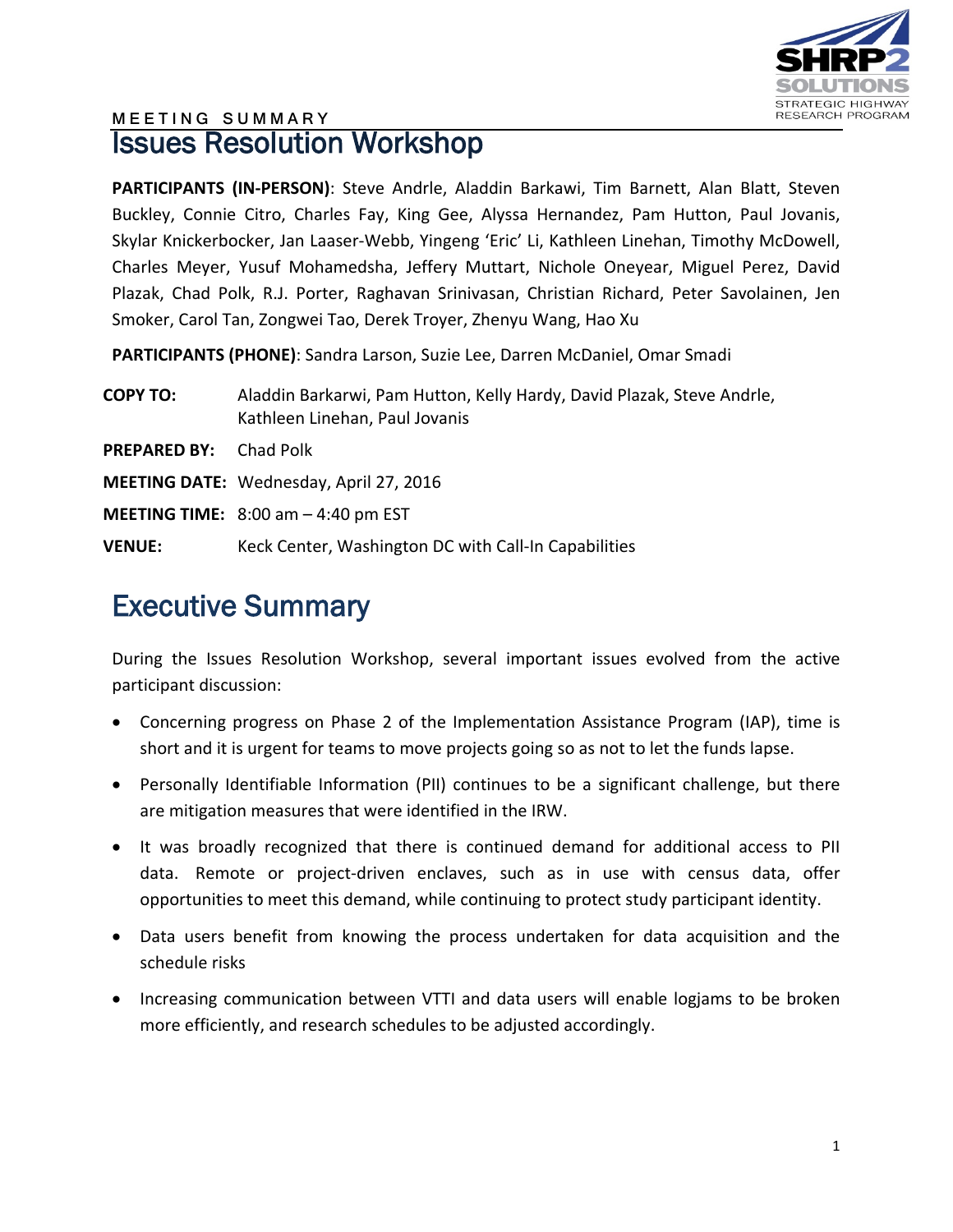# **Background**

The idea for a SHRP2 Issues Resolution Workshop (IRW) developed during a Transportation Research Board (TRB) Safety Data Oversight Committee meeting held in late October of 2015. The presentation summarized comments and questions collected from Implementation Assistance Program (IAP) researchers who had used the data during SHRP2 Phase 1 efforts. The SHRP2 Safety Task Force subsequently supported the idea as well.

The mission for the workshop was to discuss challenges encountered during previous efforts that utilized NDS and RID data, in order to identify enhancements or improvements to the process of data access and analysis. Specific goals included:

- Receive input from **users** of NDS and RID databases
- Receive input from **providers** about processes necessary to complete data collection requests
- Discuss ways to streamline requests and/or improve customer service after requests are initiated
- Arrive at "actionable resolutions" to improve the process for everyone moving forward
- Build stronger communication links between users and providers

The workshop agenda is included in this meeting summary as an attachment. This meeting summary is structured to provide a more cogent description of the issues raised and the discussions that ensued. As such it deviates slightly from the agenda.

# Efforts to Date Addressing Known Concerns

TRB, Virginia Tech Transportation Institute (VTTI), and the Center for Transportation Research and Education at Iowa State (CTRE) opened the workshop with a presentation on issue resolution efforts already underway. Numerous charts and reports were referenced during the discussion (and may be included as an attachment at a later date, if permission is granted) to supplement the discussion.

### *Process of Data Acquisition*

Considerable discussion focused on actions taken to provide accurate real time estimates for the time required to complete data acquisition. Notable discussion points included:

• Research teams seek greater transparency related to estimated turnaround times for data requests and are interested in the best ways to track requests. VTTI staff, particularly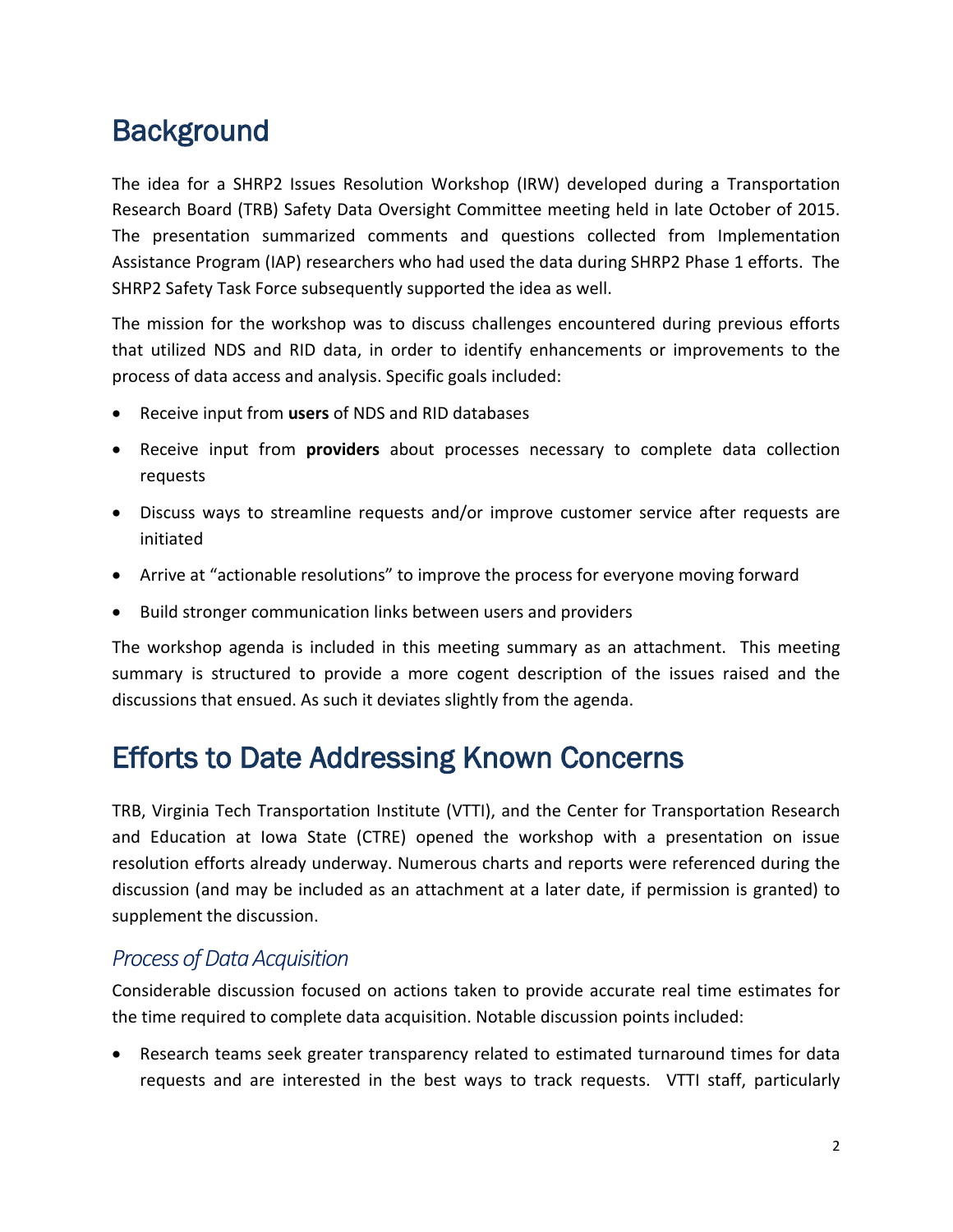Miguel Perez, was identified as the best source for this information and teams can feel free to call him at any point.

- Data requests are not processed as "first in, first out" due to the varied nature of each request. IRW attendees asked that data acquisition requests from IAP teams should be prioritized at or near the top of the list.
- After submitting data requests, the requestor should be contacted by VTTI within 48 hours. Participants agreed that auto-reply emails should be sent when data requests are submitted. These emails should include notification to contact within 48 hours along with contact information in case they are not contacted within that timeframe.
- The InSight webpage will be updated to include a clear set of Frequently Asked Questions (FAQ) that include tips for data requestors and for contracting. Additional documentation includes cost estimate guidance from the exemplar document (Shelton, et al., 2015),
- There are 4 separate Data Use Licenses (DUL. Each form has progressively more information required for the request. VTTI uses the highest level one that incorporates the nature of the request. VTTI will provide the correct form to the requestor based on specific user needs and will coach users through this requirement, if necessary. The four basic forms are:
	- Data available on InSight
	- Data in depth beyond InSight
	- Using a Secure Data Enclave
	- Executing an Algorithm within the Enclave
- Users stressed the need to mitigate future delays by informing requesters of what to expect and what is required to make the process most effective. The list below was discussed and should be expanded upon as part of the InSight FAQ's for future data requests:
	- Expect to interact 1-20 times with VTTI/CTRE within the process, depending upon the thoroughness of the initial application and the complexity of the request.
	- Once the paperwork is finished, extraction of data can take as little as 7-10 days.
	- There are 4 steps in the data acquisition process. There is overlap in the 4 processes but they are also somewhat distinct. The steps should be initiated in parallel as much as possible. Researchers should work on data use licenses and contracts simultaneously.
	- It is imperative for the researcher to understand their institutional review board's operational needs and protocols.
	- Requests are assigned 1 or 2 analysts but the VTTI leader on data acquisition (currently Miguel Perez) can follow up for any concerns or lack of feedback. Copying the data acquisition lead on emails with the analysis helps track progress in cases involvement is needed at a later point.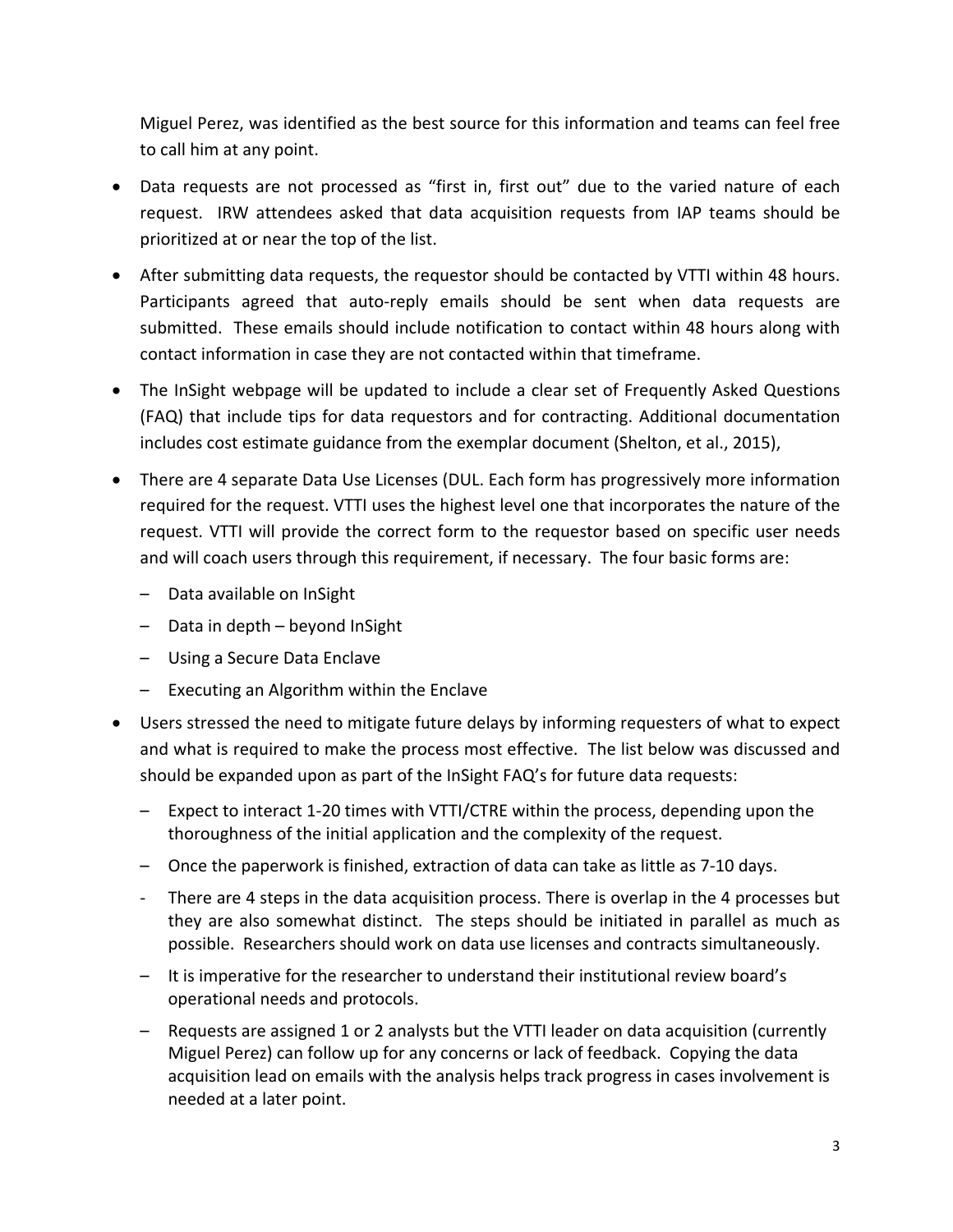- Currently the human subjects lead at VTTI (Suzie Lee) has 2 staff working on data licensing; the data acquisition leader has 5 data analysts (1 administration staff, and 2 statisticians).
- Future reliability will depend on balancing level of business with staffing constraints and ability to train. It is expected to be consistent but hard to forecast.

### *Data Processing and Analysis Enhancements for RID*

- CTRE addressed what has already been initiated to address the quality of data available, mobile data collection, coordination with other state data sources and privacy limitations.
- Battelle has reviewed RID speed limit data, explaining that speed limits are based on where signs were located at the time of mobile van data collection. Approximately 70% of the links traveled by NDS drivers were captured by mobile data collection.

# Discussion of Topics Previously Identified by Users

During the meeting, the facilitator led a discussion of issues raised during Phase 1 of the AASHTO Implementation Assistance Program (IAP). The following is a summary of those discussions. The structure of this section of the report is slightly different from the meeting agenda (see Appendix A) to facilitate comprehension of the discussions.

### Structure of the Database and its Implications for Users

### *Factorsthat drive the cost of data acquisition*

- Costs are derived from the time needed to address requests; they depend on what data are being requested. *InSight FAQ webpage will be updated to clearly explain this information to research teams.*
- Costs are also related to the impact on analysts' time. Once queries are set up, subsequent requests for similar data (i.e. larger request, same parameters) will cost less than the original request.

#### *Structure of the database*

- The best example of what is available in the NDS database is the open-source licensed training data set available for download on InSight. This information is a smaller data set without PII limitations that can be used to inform requestors prior to submitting their requests.
- Size limitations to date, the largest data sets requested have included a maximum of 10,000 trips. Requestors should consider schedule when determining size of requests.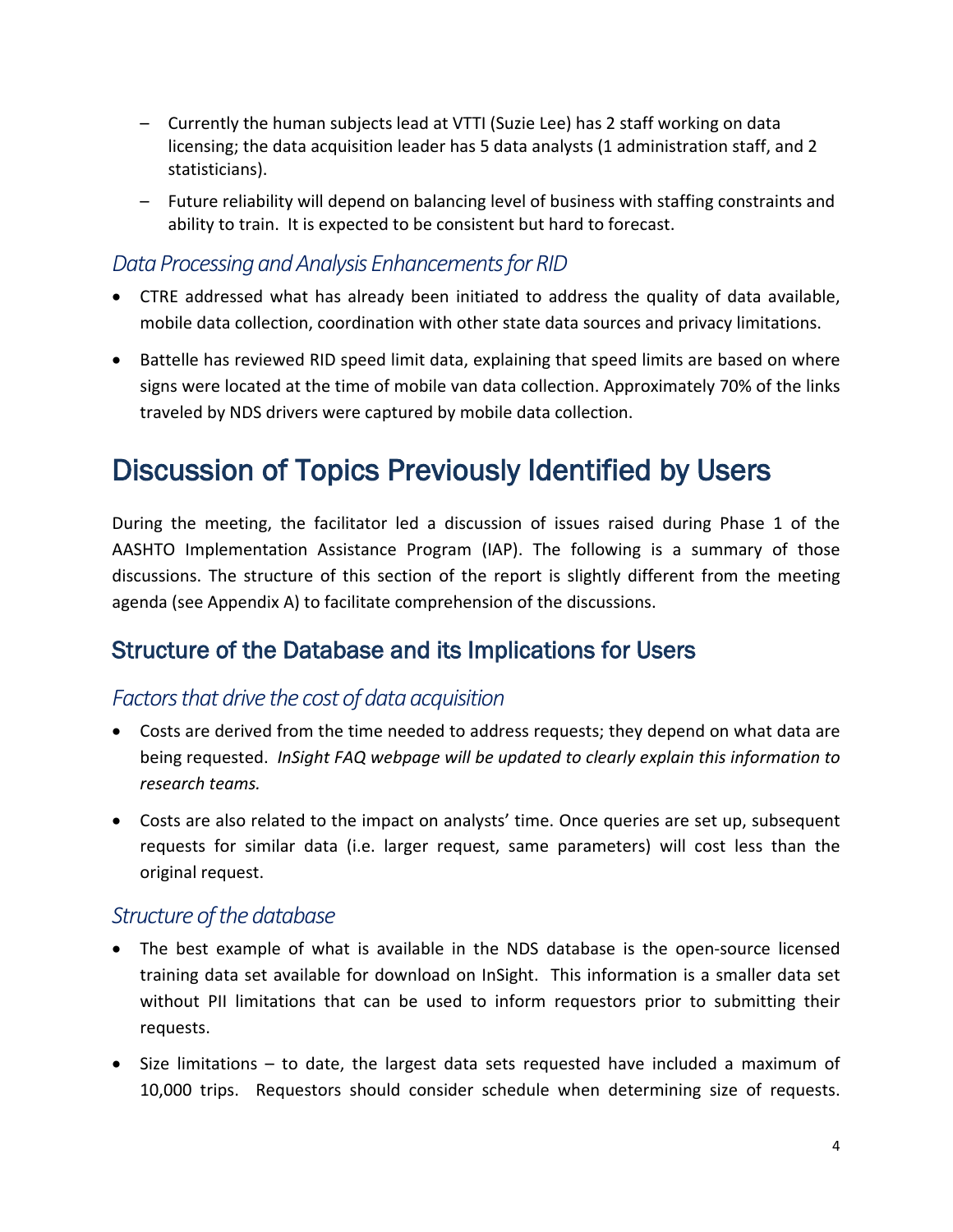Larger requests require more processing time – such requests may require waiting for months and/or incurring premium charges to acquire these larger data sets.

- Changes to database are being documented to accurately track the source for any data set used in practice.
- VTTI clarified that using InSight allows one to see data but not download it. The original data is available with a DUL. InSight doesn't require a license based on its functions but a DUL is required to receive the raw data (this data has to be destroyed in 30-40 years according to the IRB-approved research protocol so it must be tracked.)
- Aggregated data is available to copy but raw data requires a data use license.

#### *Controlling User Costs*

- Costs typically driven by the amount of time needed by VTTI staff.
- When using algorithms to process data, one alternative is to bring the algorithm to the enclave with the possibility of reducing costs. Testing algorithms in the data enclave was proposed as an alternative to sending larger data sets to a user and then have the user apply the algorithm at their site.

### Understanding PII and Its Implications for Data Analysis

Personally identifiable information (PII) was discussed at length as well as its implications for data access and analysis. A pending Battelle report to TRB is anticipated to help clarify the risks of participant re-identification from a range of data sets.

Generally, re-identification was recognized as more difficult under several sets of circumstances including:

- Changing continuous variables to categorical, obscuring the ability to precisely identify an individual's characteristics (often termed "binning" data)
- Building more aggregate categorical variables; increasing the size of the pool of possible participants within a category
- Combining crash levels (near misses with crashes) to again increase the sample size of potential participants
- Providing attributes of crashes without identifying the precise GPS location. This strategy would be most effective when the combination of attributes led to a sample size sufficient to reduce the risk of re-identification by use of the attributes. It is important to recognize that such a sample size requirement must make sense from a statistical or analysis perspective.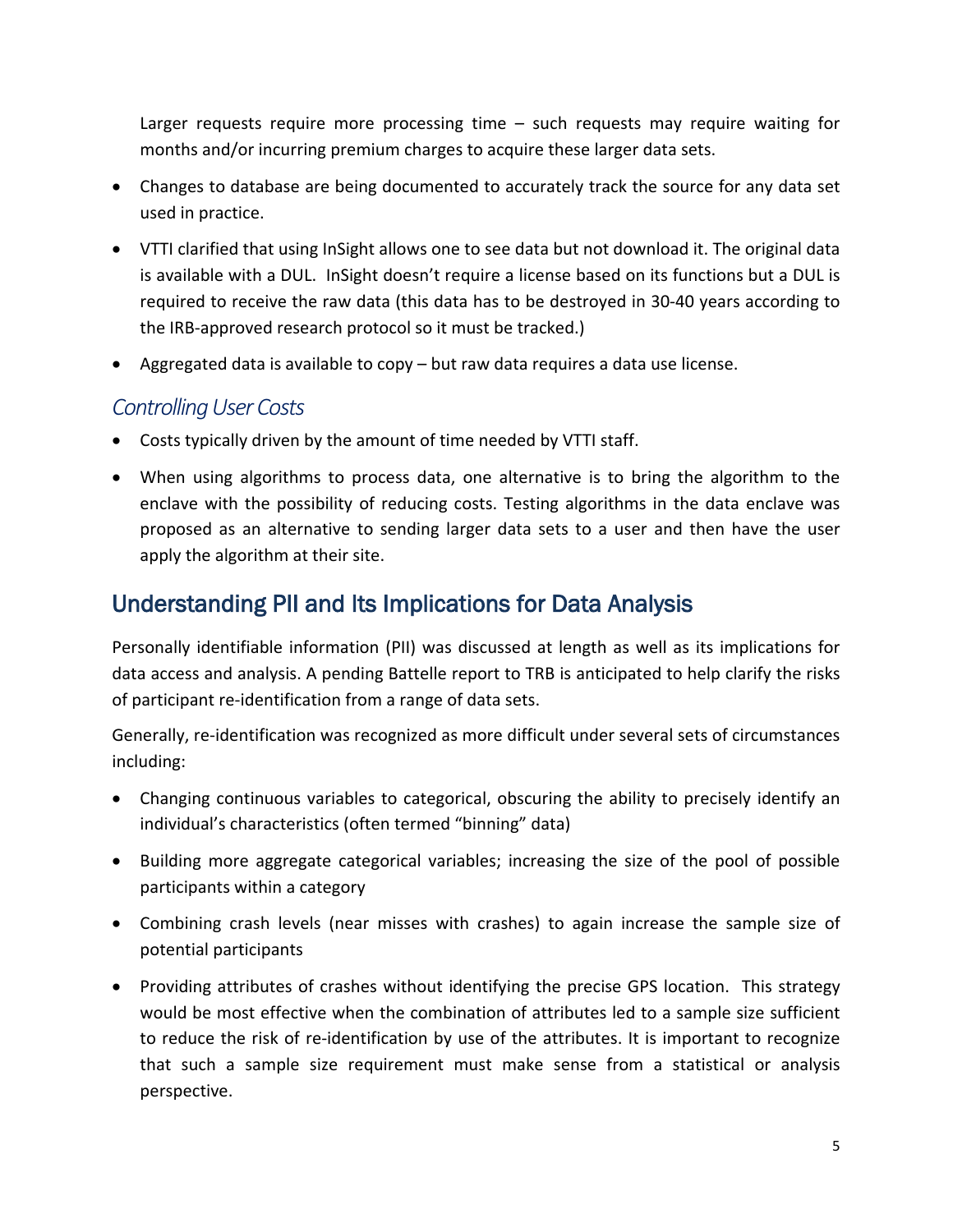### *Alternative Enclave Structures*

The development of alternative data enclave structures evolved during discussions with the NAS IRB Chair. Precedents in other fields were identified in which data sets including PII would be resident at remote sites under specific limited conditions. These project-driven enclaves would contain PII, but for a specific problem or analysis goal, and strict conditions assuring protections on site. Enclaves are most relevant to NDS data concerns, but some of the reidentification threats are tied to the linking of NDS and RID information. Among the topics discussed during this broad-ranging exchange were:

- FHWA's STAC will open at Turner Fairbank in the summer of 2016. This enclave will have access to a very broad range of data through a secure link to VTTI. *Post IRW Note from TRB: It is likely that any other enclaves considered during Phase 1 will employ the secure data link approach as opposed to physically copying data.*
- Additional similar enclaves in the West or Midwest (with secure links to VTTI) would be very helpful in improving PII access while protecting subject identity.
- More information is needed regarding requirements and necessary costs for both projectdriven enclaves and additional STAC-like enclaves in the West or Midwest.
- A committee (*Post IRW Note: Federal Advisory Committee Act*) stated during Phase 1 that cost and operational impact will limit the ability to make copies of portions of the raw data. This should be further articulated, particularly as it applies to these enclave discussions (can be communicated to the Federal government due to the nature of the committee).

#### *Accessing crash location information*

In general, this discussion provided researchers a better understanding of the IRB concerns associated with providing crash location data. These concerns focused on participant reidentification by linking specific SHRP 2 NDS crash location information (e.g. using GPS coordinates) with other data sources containing location, date and time of crashes.

- Re-identification risks were discussed at some length. Preliminary study results from TRBsponsored study (SD03) indicate that removing variables doesn't always decrease the risk of re-identification.
- Creating data categories with a larger sample size of participants in each analysis unit generally reduces the risk of re-identifying a particular individual, but at the cost of specificity in the analysis,
- Adding near misses to similar crashes would also increase the sample size of participants, generally reducing re-identification risk. There is an emerging literature on the topic of identifying similar crashes and near crashes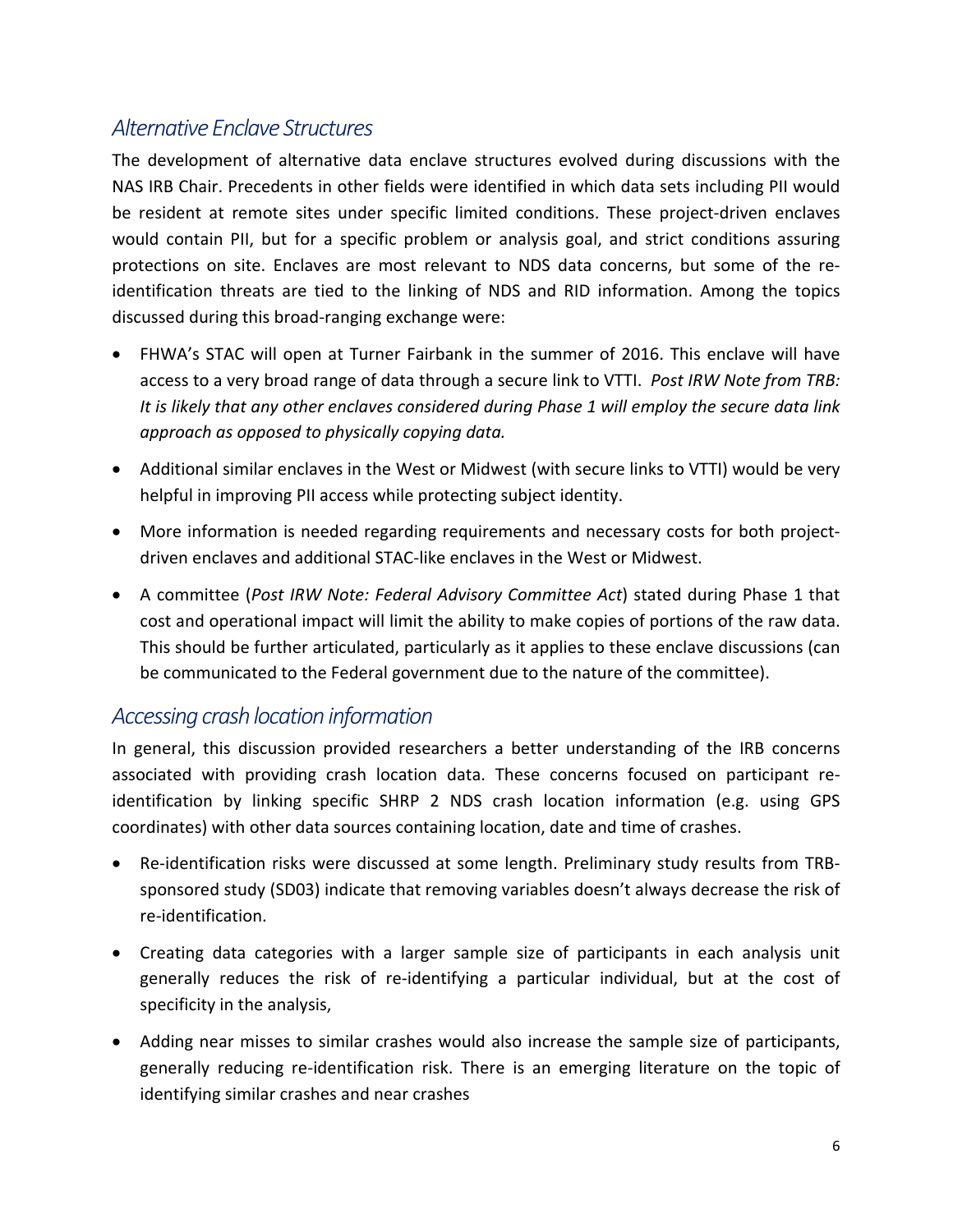- Attendees were informed of the prevalence of individuals skilled in using multiple disparate databases to re-identify individuals. These individuals pose a threat of re-identification to NDS and many other databases.
- Licensing remote enclaves could allow full use of data while maintaining privacy commitments. This includes project-driven enclaves with specific PII released to persons or institutions for a specific duration of time (ultimately to be returned). This offers an opportunity to access PII when other analysis options are not available. *Post IRW Note from TRB: The potential trade-offs to the convenience of this data are risk and cost.*
- Discussion of remote, project-driven enclaves vs. geographic enclaves (such as the STAC) included:
	- STAC is a secure enclave and is anticipated to have access to PII. *Post IRW Note from TRB: In the beginning, the access for the STAC will be electronic (API) as opposed to physically copying PII data.*
	- The issue comes back to risk. There is a need to balance the potential safety benefits of a particular analysis with the risk of re-identification. The discussion was generally favorable in support of the creation of these types of enclaves for NDS. Challenges remain in establishing the protocols of such data use and detailed requirements for such facilities.

### Precision of Data within the NDS and RID

- Coders of original database were not highway design engineers, which led to terminology differences between database and common terminology used by highway practitioners. If costs permit, the database terminology (field names) may be able to be updated. Another suggestion was to create a legend that links the terminology used in the database to common practitioner terminology.
- It is not possible to reliably obtain lane usage from GPS but there may be systems available that can provide such analysis.
- CTRE provides whatever data dictionary they received from the specific state; they have not attempted to enhance those documents.
- Speed limits change periodically and are difficult to track accurately. The speed limit data in the RID needs to be static and represent the speed or speeds that were present at the time the NDS data were collected
- Concerning the RID, documentation now describes what is available but users expressed a need for more information on sources of data and what elements are in each layer.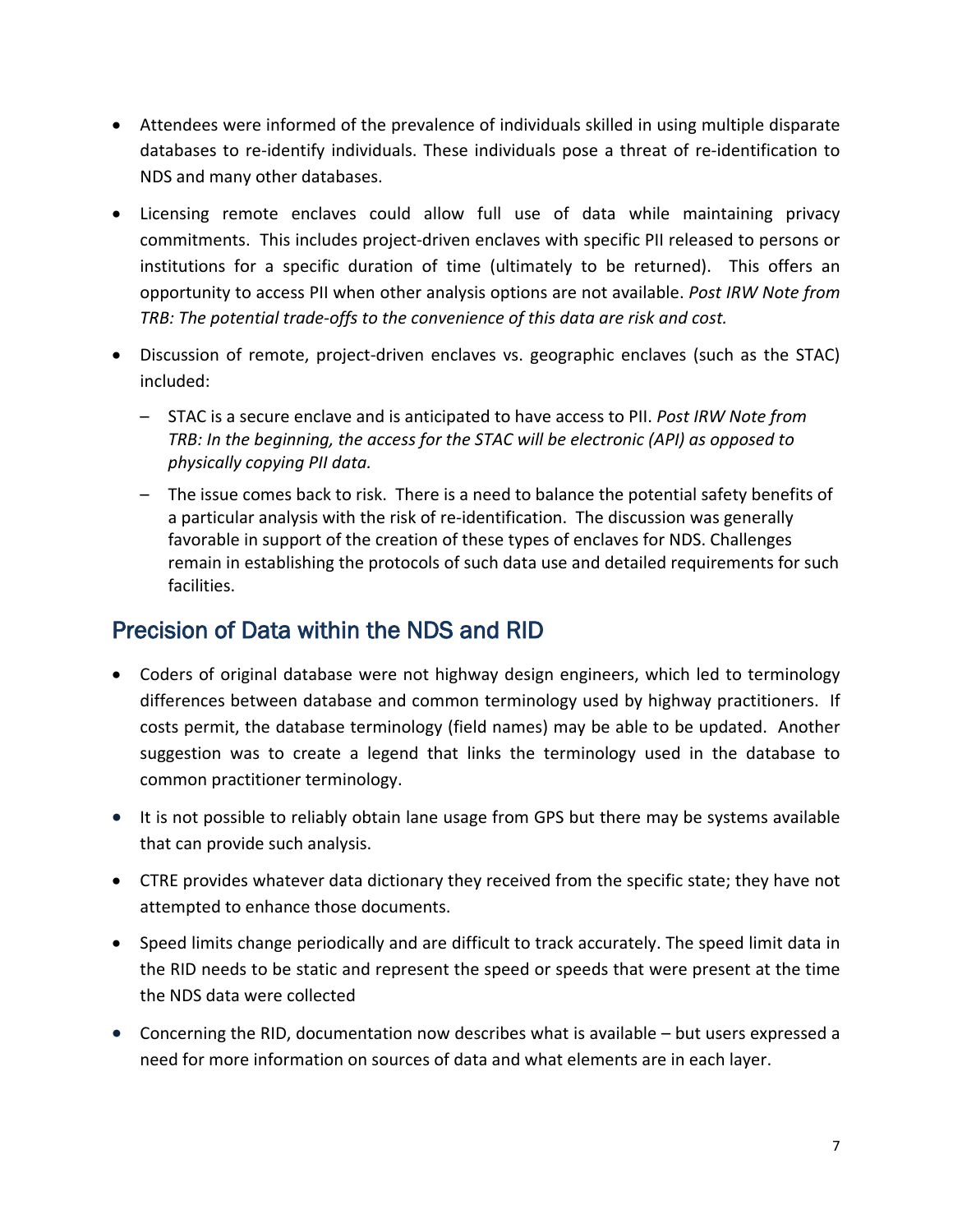### Data Processing and Analysis Enhancements

### *Responses to data errors*

- The NDS and RID are large and complex databases; errors are to be expected. Periodic updates of database have been occurring and will continue based on concerns raised by users. June  $30<sup>th</sup>$ , 2016 is the next scheduled update.
- A release document will be issued documenting database changes and what was affected. VTTI and CTRE want to know about the errors in the NDS and RID, respectively.

### IAP Research Teams - Status Updates for Phase 2

- All IAP teams under contract with the FHWA
- Most teams are not fully contracted with their subcontractors yet
- Several teams are initiating NDS data acquisition and will be in contact with VTTI shortly.
- Aladdin Barkawi stressed the importance of the teams getting under contracts soon as possible:
	- Most teams' schedules for Phase 2 are 18-24 months (starting in January 2016)
	- **September 30, 2017 -** deadline to obligate funding for Phase 3.
	- **May 2017**  reports from teams on early findings. These reports will drive Phase 3 funding decisions in order to obligate funding prior to September 30.
	- Prior to **September 30, 2017**  FHWA obligates funds for Phase 3

# Marketing Discussion

TRB led a discussion on how to most effectively market NDS data in the future. They were interested in the user perspective. Notable discussion points included:

- Use of NDS data shows how drivers interact with roadway infrastructure and the sequence leading to crash events
- NDS data provides insight into what is happening in addition to crash records interactions of drivers at all times, including close calls and at crashes we wouldn't have otherwise known about.
- NDS data offers a new way to look at driving behavior. Past driver behavior insight has typically been self-reporting or based on law enforcement reports. NDS data contain objective measures of behaviors. It's a game changer to understand what drivers are doing and how frequently.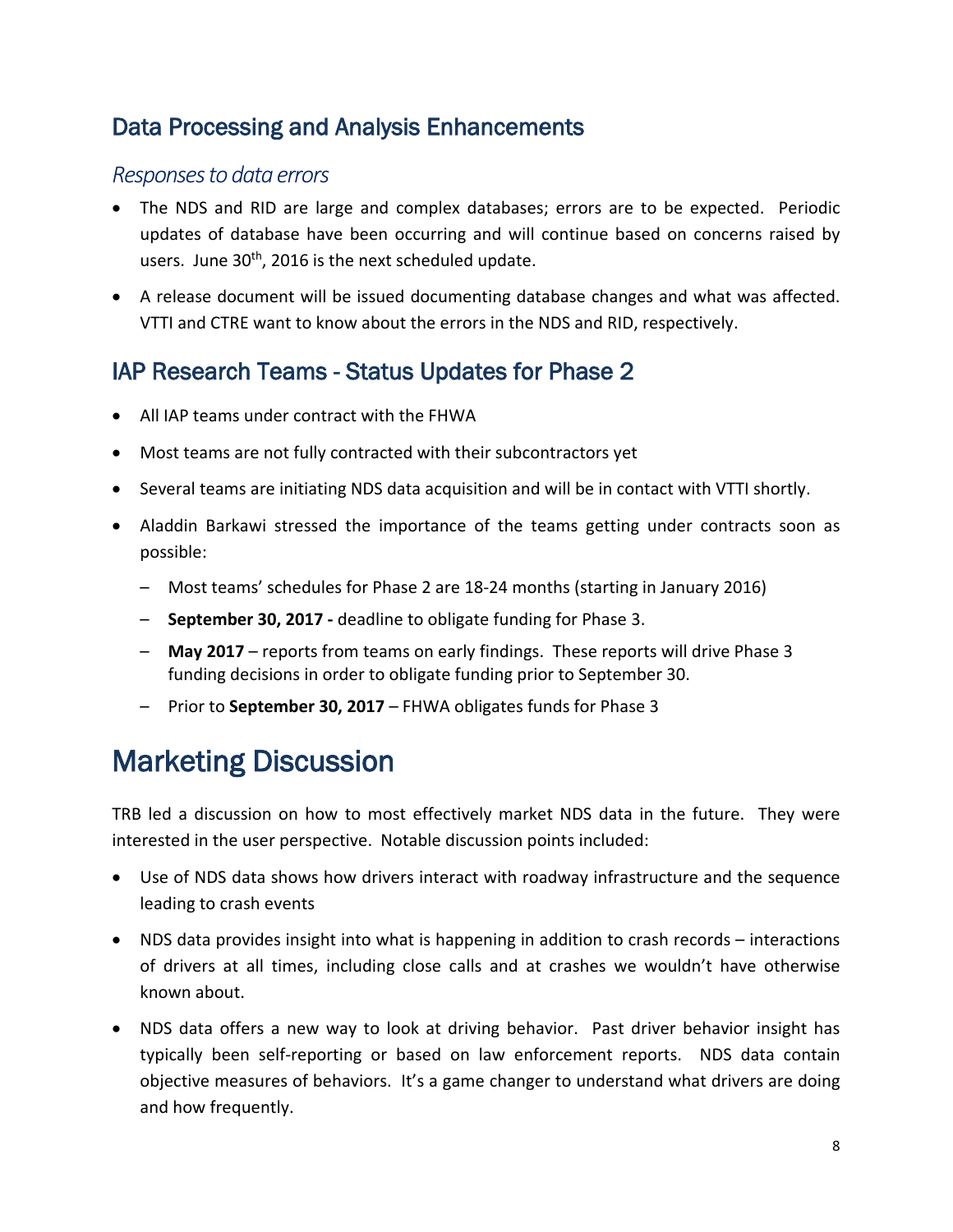- Research offers face validity it's what real life drivers have done. Simulated and test track studies are different. Now we have exposure data – we can see what happens when there isn't a crash. Can see exposure to danger, conditional on situations.
- We should strive to make sure the decision makers are well aware of what the NDS is and then what can be gleaned from it.
- Push possibilities created by NDS data at two levels general benefits at the top, more specific examples of use to researchers.
- Use examples of data differences distracted driving recording on crash records vs. video data of NDS.
- DOT's are guiding safety decision through use of crash modification factors (i.e. a factor that estimates the expected change in crash frequency when implementing a specific countermeasure). NDS may be useful in validating the mechanisms by which a specific safety investment reduces crashes.

# Workshop Recommendations

- Provide extensive FAQs with tips on how to effectively navigate through the data acquisition process:
	- Managing the request process
	- Potential hurdles and time delays (and how to reduce or avoid them)
	- Typical time to receive data and costs
- Use the training data set to explore the structure of the NDS database and influence the selection of variables and their subsequent costs.
- Clarify the cost and processing implications of acquiring large data sets (10K trips or more). Discussions at the workshop revealed a bottleneck in processing NDS requests for large amounts of data (e.g. greater than 10, 000 trips). Existing configuration of hardware and software would experience long delays to other waiting users to process requests for large datasets.
- Enhance access to previously developed datasets
	- Encourage users to agree to share on Data Use License (a check box on the license) when they have completed their work.
	- Make available a catalogue of data sets from researchers for others to reuse or build upon (such as work zone, safer data set)
	- Provide contact information for the datasets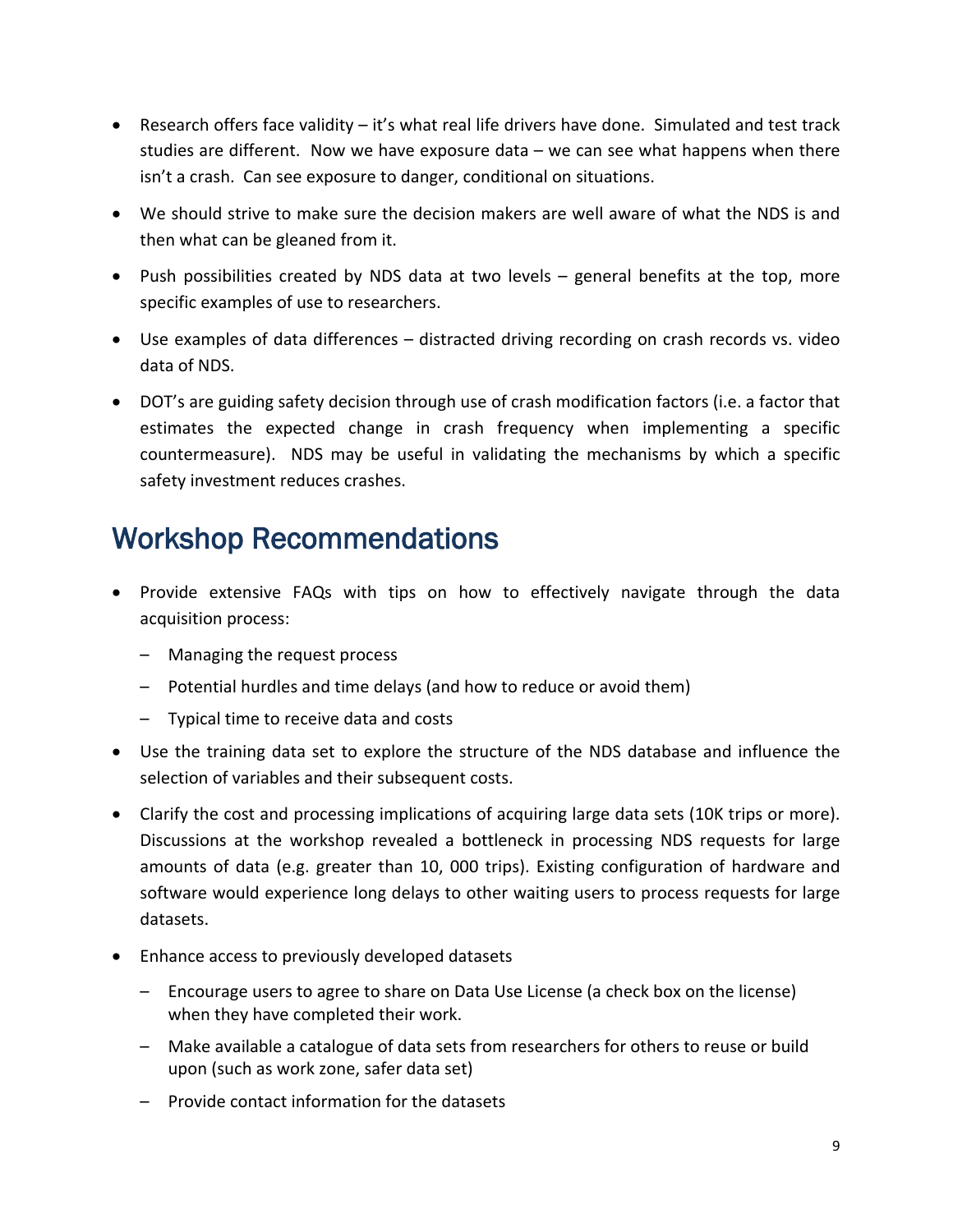- Study-specific remote enclaves and project-driven enclaves hold promise for enhanced access to PII by researchers while respecting commitments made to retain the confidentiality of study participants. More work is needed to develop specific protocols for NDS project-driven remote enclaves, but there are examples in the social science field of such systems for data access and analysis.
- Attendees favored locating remote enclaves in the Midwest and/or West Coast to ease access to PII.
- Improve the interface between states, contractors and IRB's through FAQs and other communications
	- Tracking lessons learned questions researchers should ask themselves as they develop their data use license applications
	- Providing information concerning schedules and time frames,
- Modify language to align it with current highway design terminology (Glossary or modification to legends).

# References

Shelton K., M. Perez, J Hankey, PHASE 1 OF SHRP 2 SAFETY DATA, IMPLEMENTATION & OVERSIGHT, National Academy of Sciences, Second Strategic Highway Research Program SHRP 2 SD-01, Research Question Categories, Virginia Tech Transportation Institute, Virginia Polytechnic Institute and State University, 3500 Transportation Research Plaza, Blacksburg, VA 24061, DECEMBER 21, 2015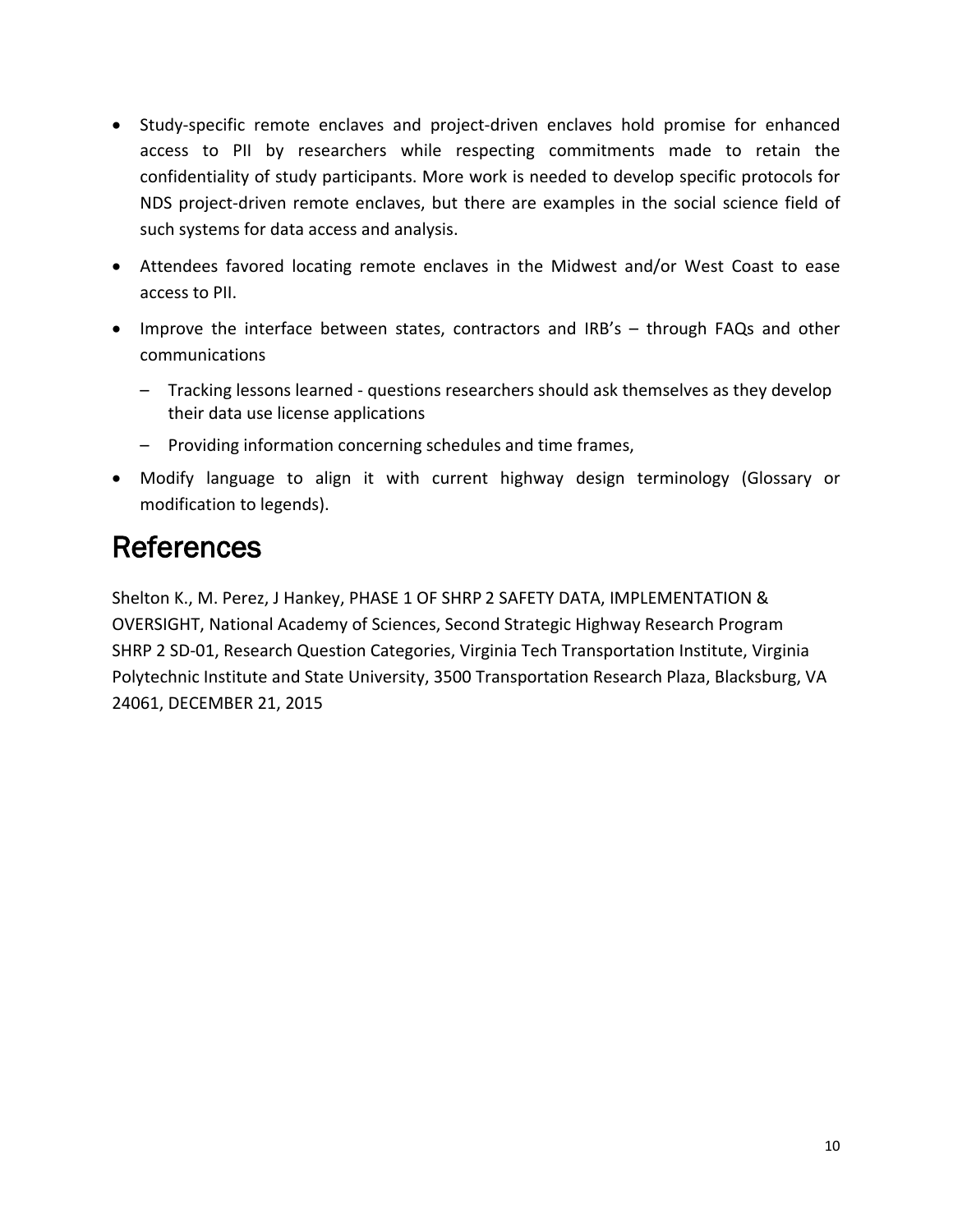**Attachment A**

**Workshop Agenda**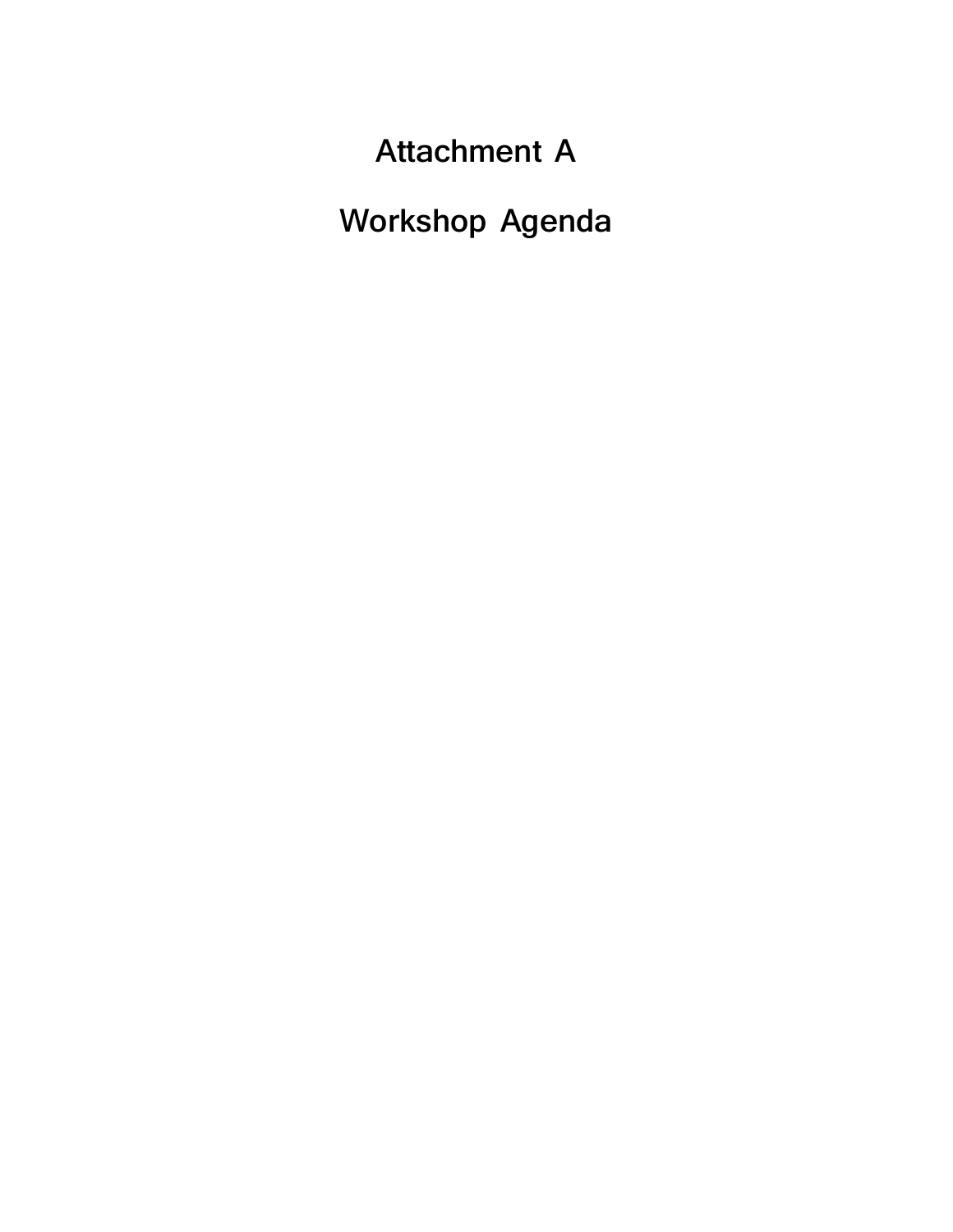



### **Safety Data Issues Resolution Workshop Preliminary Agenda April 27, 2016**

*Keck Center 500 5th St NW*

*Washington, DC 20001*

| $8:00 - 8:15$ AM  | <b>Welcome and Introductions</b>                                                                                                                                                                                                                                                                                                                                                                                                                                                                                                                                                                                                                                                                                      | FHWA/AASHTO/TRB  |  |  |
|-------------------|-----------------------------------------------------------------------------------------------------------------------------------------------------------------------------------------------------------------------------------------------------------------------------------------------------------------------------------------------------------------------------------------------------------------------------------------------------------------------------------------------------------------------------------------------------------------------------------------------------------------------------------------------------------------------------------------------------------------------|------------------|--|--|
|                   | <b>Workshop Overview</b>                                                                                                                                                                                                                                                                                                                                                                                                                                                                                                                                                                                                                                                                                              |                  |  |  |
| $8:15 - 8:30$ AM  | Purpose of the Meeting                                                                                                                                                                                                                                                                                                                                                                                                                                                                                                                                                                                                                                                                                                | Kathleen Linehan |  |  |
|                   | <b>Review of Rules and Procedures</b>                                                                                                                                                                                                                                                                                                                                                                                                                                                                                                                                                                                                                                                                                 |                  |  |  |
| $8:30 - 9:00$ AM  | Presentation of Efforts to Date to Addressing Known Concerns Including:<br>Process of data acquisition.<br>$\bullet$<br>How can research teams obtain information about the status of<br>$\Omega$<br>their request for data?<br>What is the expected time to obtain a response concerning their<br>$\circ$<br>most recent request?<br>How many requests are ahead of a particular research team in the<br>$\circ$<br>queue?<br>Data processing and analysis enhancements for RID:<br>Can vertical alignment information (e.g. Point of Vertical Tangency,<br>$\circ$<br>Point of Vertical Curvature) be included as descriptors of a vertical<br>curve?<br>What is the status of speed limit enhancements?<br>$\circ$ | TRB/VTTI/CTRE    |  |  |
|                   | <b>Discussion of Topics Pending:</b><br>Structure of the data base and its implications for users:<br>What are the factors that drive the cost of data acquisition?<br>$\circ$                                                                                                                                                                                                                                                                                                                                                                                                                                                                                                                                        |                  |  |  |
| $9:00 - 10:15$ AM | What is the structure of the database, particularly as it relates to<br>O<br>analysis of tradeoffs between variables used for data analysis?<br>PII and its implications for data analysis:<br>$\bullet$<br>What progress has been made concerning circumstances under<br>$\circ$<br>which the location of crashes may be usable by teams in their<br>research but not released publically?<br>What criteria are used to exclude vehicle traces from analysis<br>$\circ$<br>because of potential PII concerns?                                                                                                                                                                                                        | Kathleen Linehan |  |  |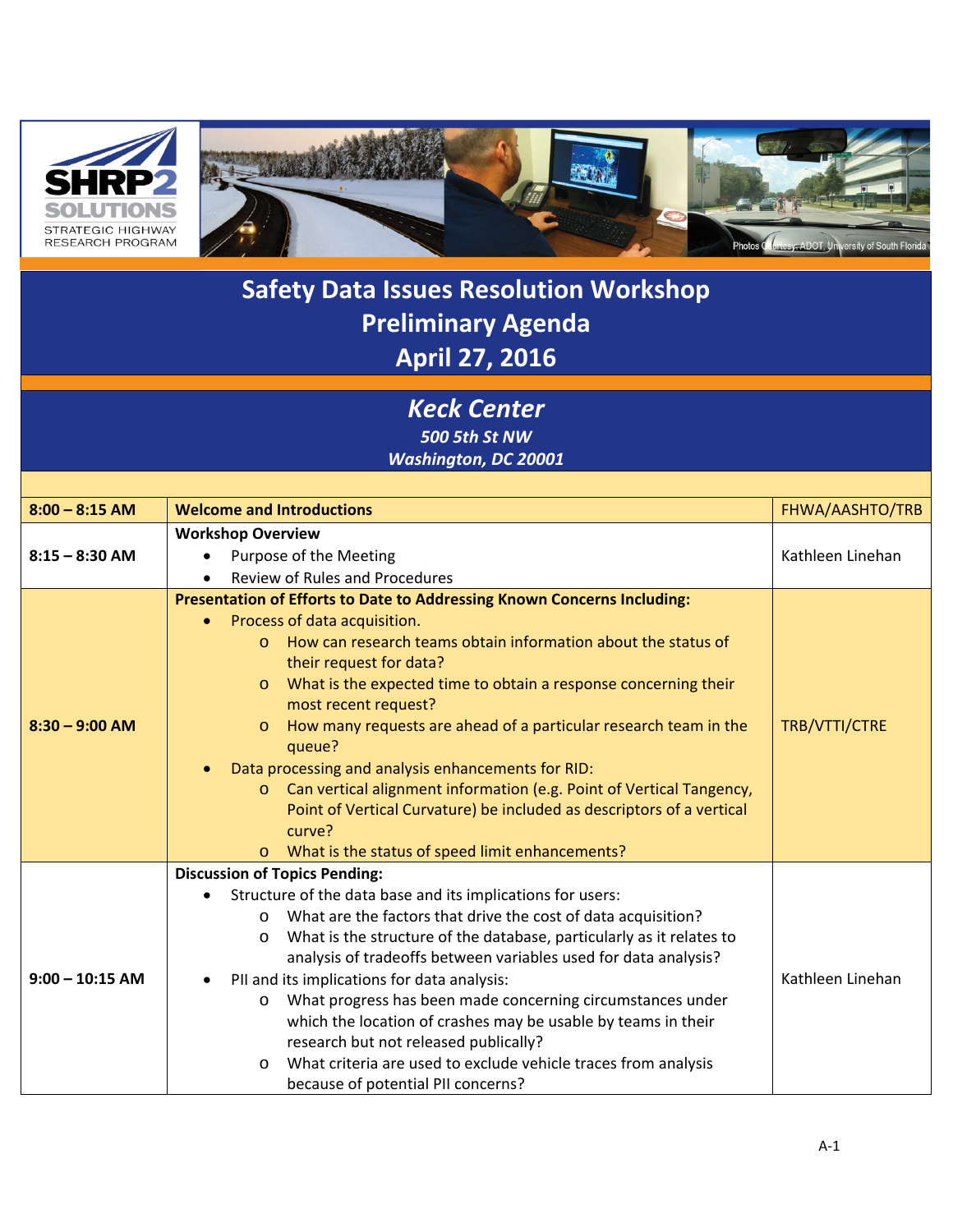| $10:15 - 10:30$ AM                   | <b>Break</b>                                                                                                                                                                                                                                                                                                                                                                                                                                                                                                                                                                                                                                                                                                                                                                             |                  |  |
|--------------------------------------|------------------------------------------------------------------------------------------------------------------------------------------------------------------------------------------------------------------------------------------------------------------------------------------------------------------------------------------------------------------------------------------------------------------------------------------------------------------------------------------------------------------------------------------------------------------------------------------------------------------------------------------------------------------------------------------------------------------------------------------------------------------------------------------|------------------|--|
| $10:30 - 11:45$ AM                   | <b>Discussion of Topics Pending (continued)</b><br>Precision of data within the NDS:<br>Is it possible to add road design attributes to the crash descriptors in<br>$\circ$<br>the NDS? The design attributes should be in common road design<br>terminology.<br>Is it possible to reliably obtain lane usage (e.g. left, center or right<br>$\circ$<br>lane) from GPS or other data?<br>Data processing and analysis enhancements:<br>o Are requests for data managed on a first come, first serve basis?<br>Is it possible to let researchers know approximately when their data<br>$\circ$<br>requests may be completed?<br>What is the process for responding to possible data errors within a<br>$\circ$<br>data set (e.g. blank video clips, illogical variable values)?<br>Other? | Kathleen Linehan |  |
| $11:45 - 1:00$ PM                    | Lunch - Cafeteria                                                                                                                                                                                                                                                                                                                                                                                                                                                                                                                                                                                                                                                                                                                                                                        |                  |  |
| $1:00 - 2:30$ PM<br>$2:30 - 3:30$ PM | Breakout sessions for issue resolution and follow-up: in depth discussions<br><b>Conclusion</b><br>Summary of topics and results of discussions. Consensus of where efforts<br>are currently implemented and expectations going forward.                                                                                                                                                                                                                                                                                                                                                                                                                                                                                                                                                 | Kathleen Linehan |  |
| $3:30 - 3:45$ PM                     | <b>Break</b>                                                                                                                                                                                                                                                                                                                                                                                                                                                                                                                                                                                                                                                                                                                                                                             |                  |  |
| $3:45 - 4:30$ PM                     | <b>Marketing of Data</b><br>Based on your user experiences, TRB is interested in input regarding<br>marketing approaches. Participants will be asked to consider the following<br>questions:<br>What sorts of things are you able to consider/research with the<br>$\circ$<br>SHRP2 Safety Data that you were not able to research previously?<br>How would you tell a peer (e.g. a state official or a university<br>$\circ$<br>researcher) about the data? What would the "elevator speech"<br>sound like?<br>What are some of the key advantages and disadvantages of using<br>$\circ$<br>SHRP2 data?<br>Would you be willing to provide a brief testimonial regarding the<br>$\circ$<br>SHRP2 safety data?                                                                           | TRB/VTTI/AASHTO  |  |
| $4:30 - 5:00$ PM                     | <b>Wrap Up</b>                                                                                                                                                                                                                                                                                                                                                                                                                                                                                                                                                                                                                                                                                                                                                                           | Kathleen Linehan |  |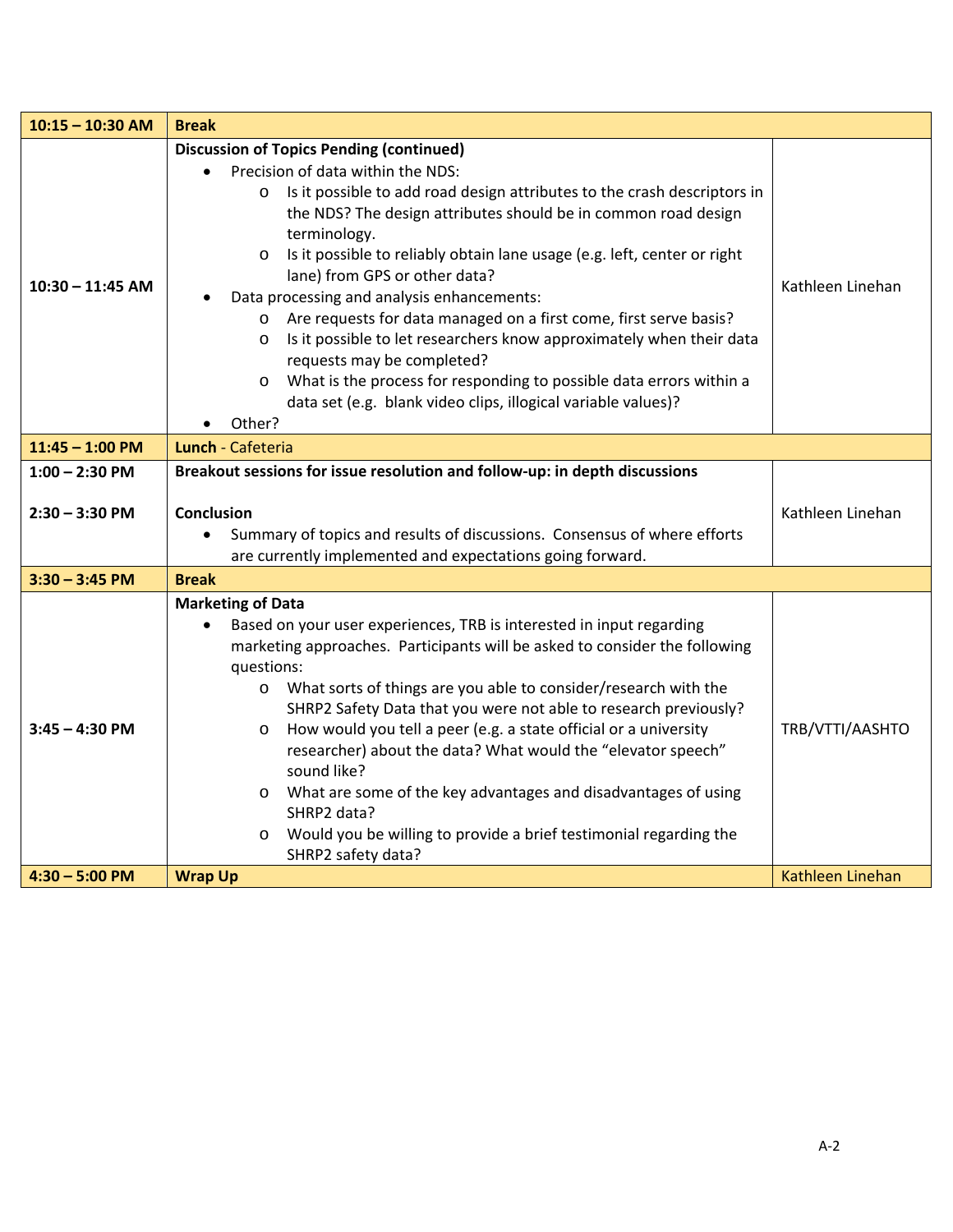# **Attachment B**

# **TRB Charts Shown During IRW**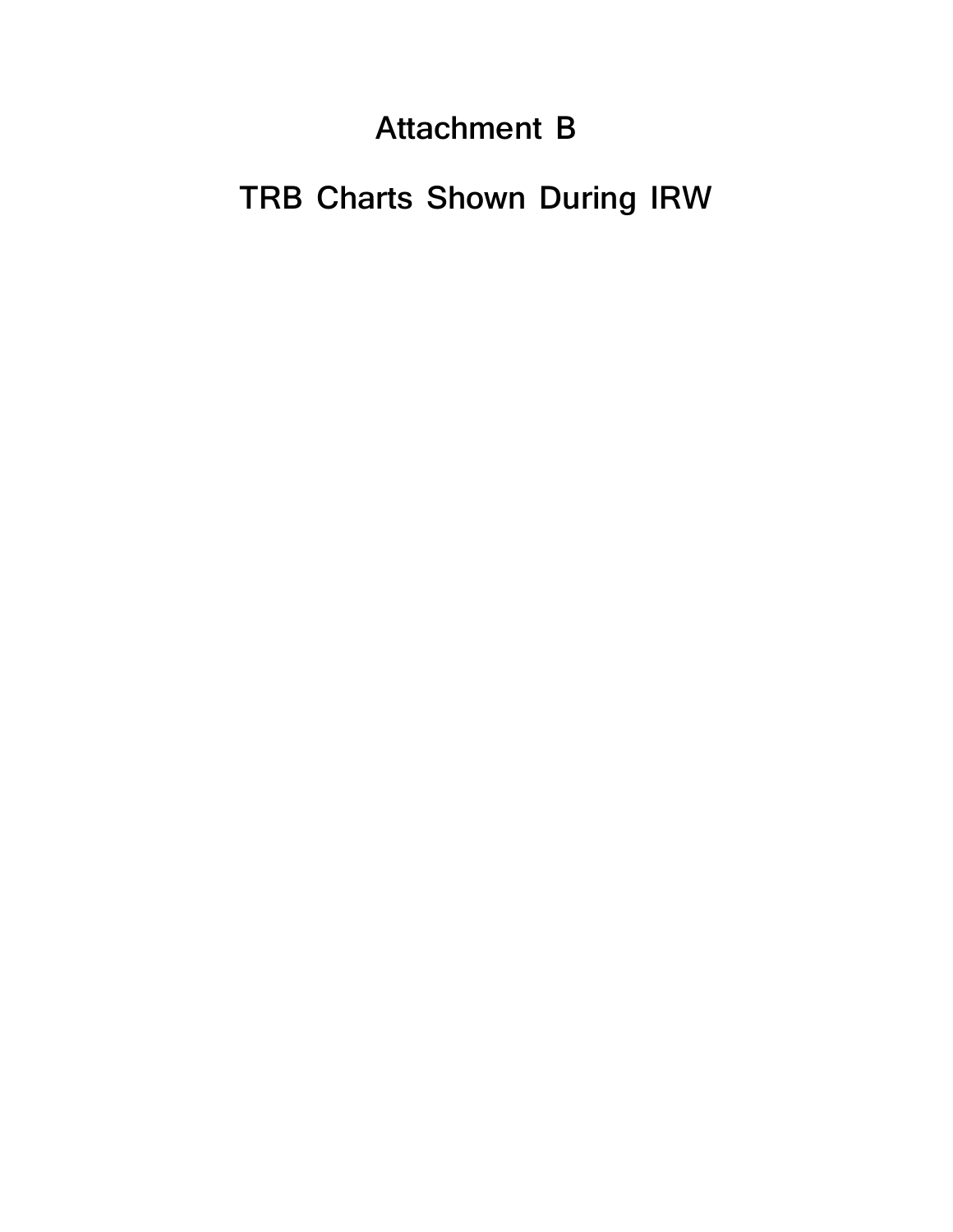# In Depth Update

|                                          | Q1 | Q <sub>2</sub> | Q3             | <b>O4</b> | Year 1<br><b>Total</b> |
|------------------------------------------|----|----------------|----------------|-----------|------------------------|
| Initial discussions with researchers     | 49 | 56             | 50             | 48        | 203                    |
| Quotes/proposals provided to researchers | 41 | 15             | 24             | 29        | 109                    |
| Contracts through Phase 1 efforts        | 18 | 3              | $\overline{4}$ | 15        | 40                     |
| Data use licenses issued                 | 33 | 14             | 14             | 10        | 71                     |
| Data use license addendumsissued         | 26 | 23             | 5              | 20        | 74                     |
| Data sets provided to researchers        | 46 | 63             | 27             | 16        | 152                    |

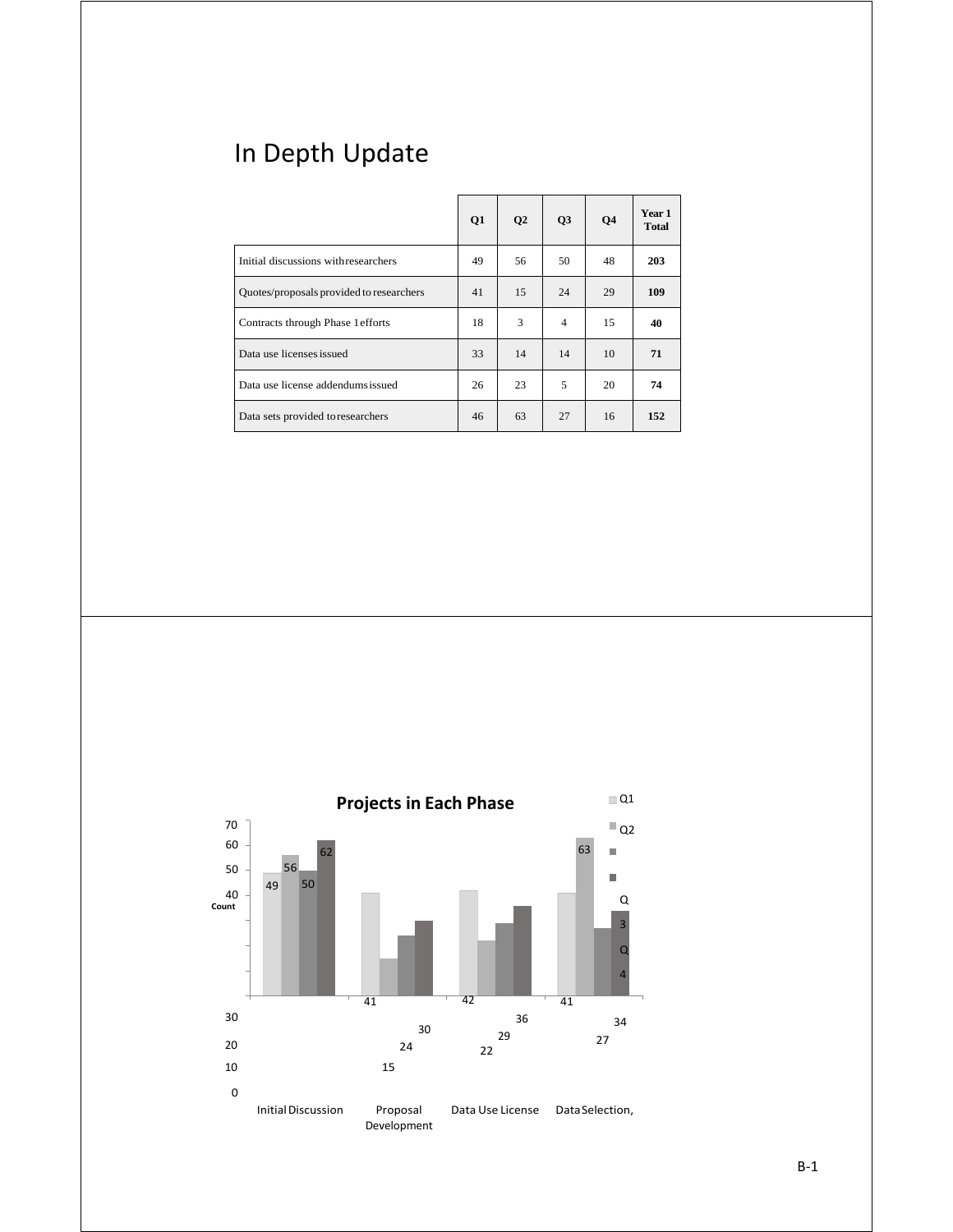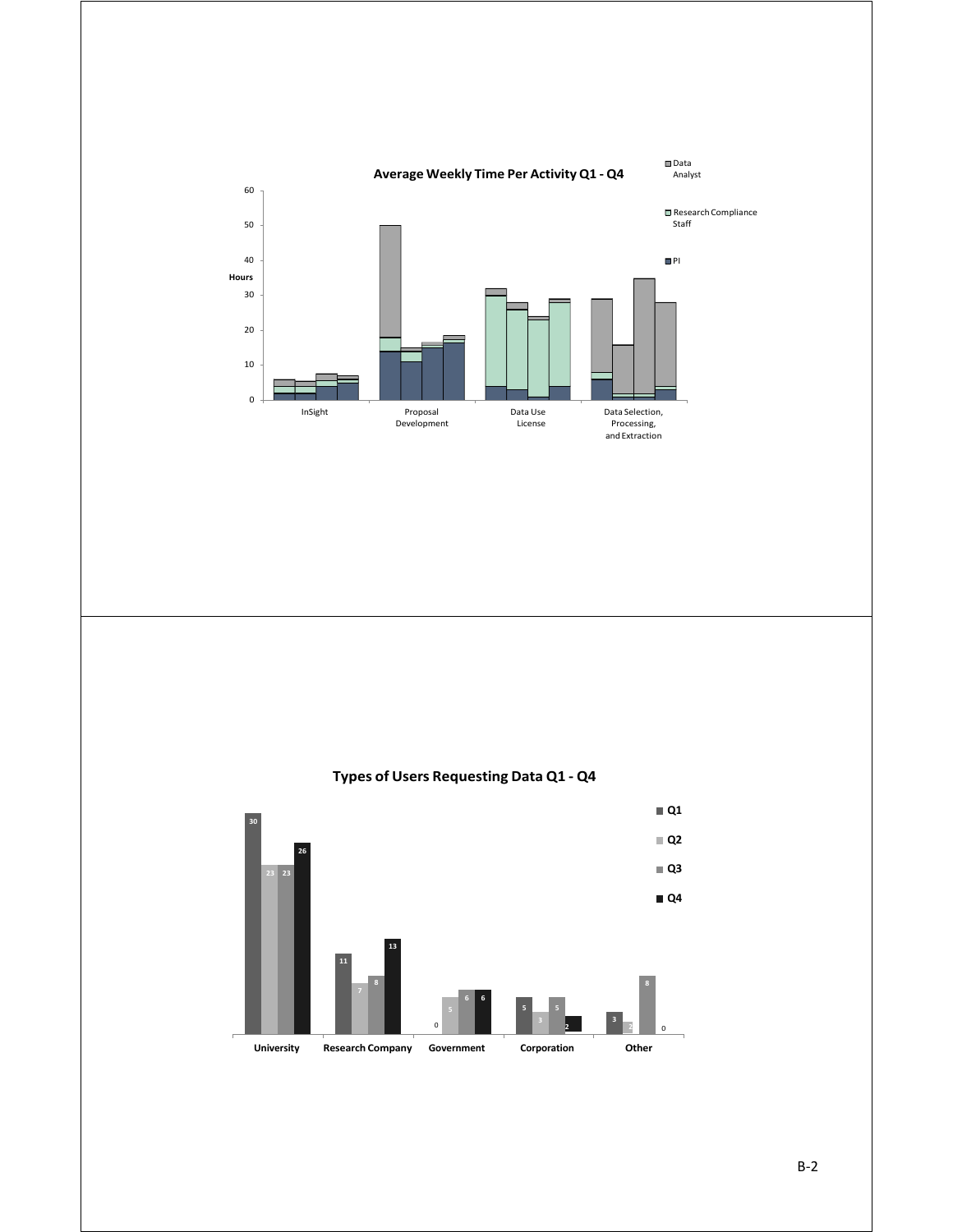

# InSight Update

- There are currently about 1700 registered users on InSight
- Nearly half the registered users (800) have taken the human research subjects training required to become Qualified Researchers and obtain access to the full functionality of InSight, including viewing forwardvideo
- The first annual InSight users survey will be conducted soon to obtainuser feedback and improved information about the market for InSight
- The most recent major addition in content to InSight is the downloadable Training Dataset which provides the same content (data and video) asthe actual NDS data but without any PII issues
	- This dataset is treated as "open source" and uses a Creative Commons 4 license